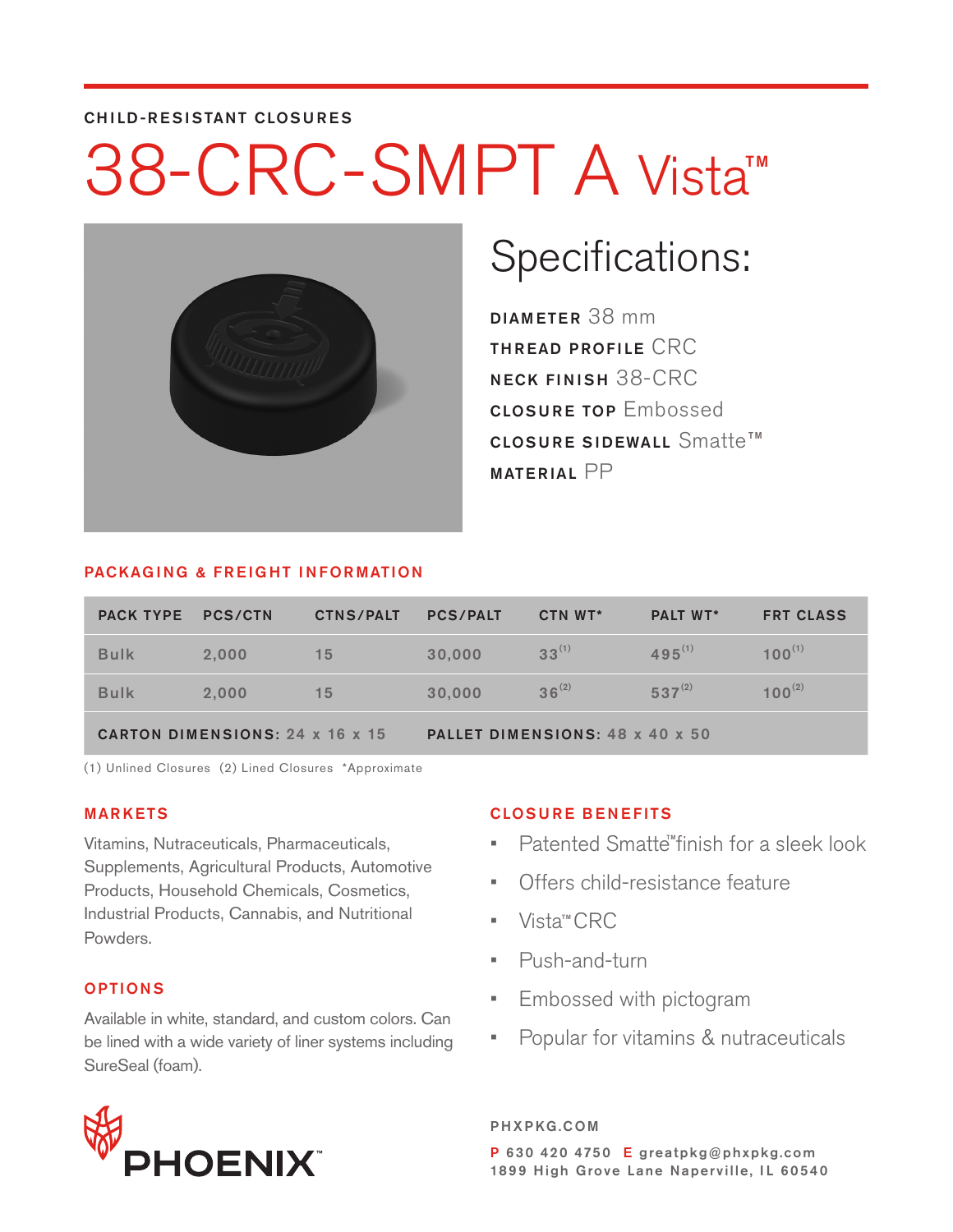#### CHILD-RESISTANT CLOSURES

# 38-CRC-SMPT A Vista™



|  | NOTES: (UNLESS OTHERWISE SPECIFIED)<br>1. ALL DIMENSIONS ARE IN INCHES.<br>2. SEE CHART FOR DIMENSIONAL TOLERANCE. |     |                   |                    | 04.16.19 Smooth Wall Version Released                                             | DN         |
|--|--------------------------------------------------------------------------------------------------------------------|-----|-------------------|--------------------|-----------------------------------------------------------------------------------|------------|
|  |                                                                                                                    |     | <b>DATE</b>       | <b>DESCRIPTION</b> |                                                                                   |            |
|  | THIS OR FACSIMILE THEREOF IS THE EXCLUSIVE PROPERTY OF                                                             |     | <b>TOLERANCE</b>  |                    | <b>TURNS</b><br>$ $ PITCH/TPI 167<br>MAT'L<br>$345^\circ$<br>6 <sup>1</sup><br>ΡP |            |
|  | PHOENIX AND MAY NOT BE REPRODUCED WITHOUT THE<br>EXPRESSED WRITTEN CONSENT OF PHOENIX. SOME OR ALL OF              |     | ±0.1              | <b>DRAWN</b>       | $\overline{)^{\text{DATE}}}$ 06.29.16 SCALE<br><b>DMN</b><br>$9 \cdot 1$          | <b>REV</b> |
|  | THE ITEMS DEPICTED ON THIS DRAWING MAY BE COVERED BY                                                               | XX. | ±0.02             |                    |                                                                                   |            |
|  | <b>CURRENT PATENTS OR PATENTS APPLIED FOR BY PHOENIX.</b>                                                          |     | $XXX$ $\pm$ 0.010 |                    | $38$ - CRC - SMPT $(S)$                                                           |            |



PHXPKG.COM

P 630 420 4750 E greatpkg@phxpkg.com 1899 High Grove Lane Naperville, IL 60540